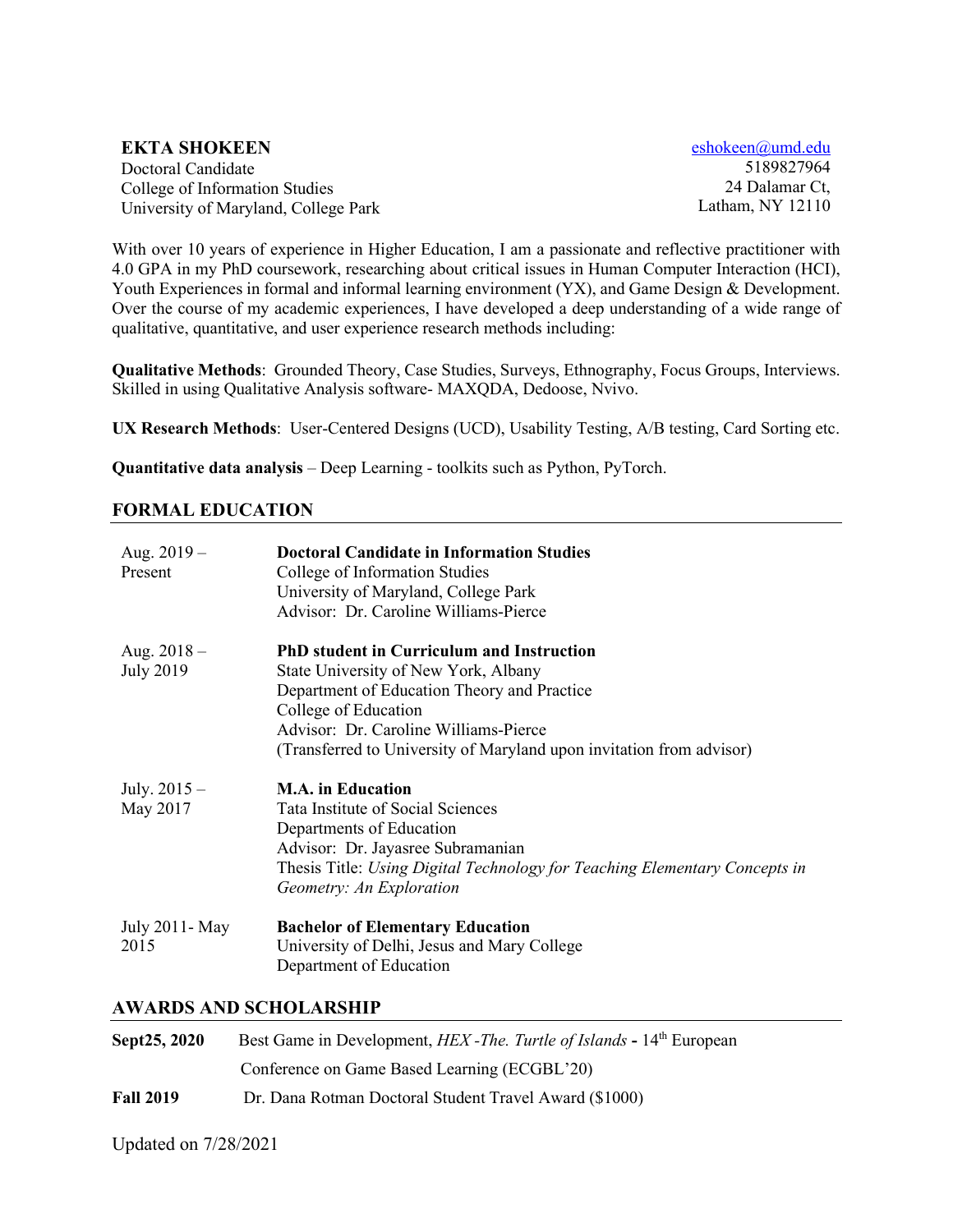### **REVIEWER FOR PROFESSIONAL CONFERENCE/JOURNAL**

- 1. ACM CHI Conference on Human Factors in Computing Systems, 2020, 2021.
- 2. ACM Interaction Design and Children (IDC) conference 2020.
- 3. International Society of Learning Sciences (ISLS) conference 2021.
- 4. Learning Science Graduate Student Conference (LSGSC) 2021.

### **PROFESSIONAL AFFILIATION**

- ACM CHI Conference on Human Factors in Computing Systems (ACM SIGCHI)
- ACM CHI Conference on Player Computer Interaction (CHIPLAY)
- International Society of Learning Sciences (ISLS)
- Connected Learning Submit (CLS)
- American Educational Research Association (AERA)
- Psychology of Mathematics Education International and North American Chapter. (PME NA)
- Learning Science Graduate Student Conference (LSGSC) 2021.

## **RESEARCH POSITIONS**

| Jan. $2020 -$<br>Present   | Graduate Research Assistant, Dr. Michel Cukier & Dr. David Weintrop<br>Institute for Advanced Computer Studies, University of Maryland,<br>Currently working on grant titled, "Increasing the Interest of Students from<br>Underrepresented Populations for Cybersecurity" funded by US Federal Government,<br>Department of Defense. In this project we are developing a videogame to increase<br>youth (10-14 yrs.) interest in cybersecurity concepts. My involvement includes<br>designing study, data collection from participants and analyzing to inform insights to<br>design team. Additionally, submitting proposals into conference proceedings, journals<br>etc. to share the learning from the Design Based Research with the researchers. |
|----------------------------|---------------------------------------------------------------------------------------------------------------------------------------------------------------------------------------------------------------------------------------------------------------------------------------------------------------------------------------------------------------------------------------------------------------------------------------------------------------------------------------------------------------------------------------------------------------------------------------------------------------------------------------------------------------------------------------------------------------------------------------------------------|
| June $2019 - July$<br>2021 | Graduate Research Assistant, Williams-Pierce, P.I.<br>College of Information Studies, University of Maryland, College Park<br>Worked on analyzing data involving youth participation in making activities of<br>Makerspaces. Also, worked on various literature reviews within videogames-<br>Conceptual Review of Problem Solving, Embodied Cognition etc.<br>My involvement has included improving design of augmented reality research tool,<br>planning and conducting research, video data coding and analysis, as well as<br>conference proposal.                                                                                                                                                                                                 |
| Aug $2018 -$<br>May 2019   | Graduate Research Assistant, Williams-Pierce, P.I.<br>University at $Albany-SUNY$<br>My involvement has included book editing, research project planning, conducting<br>structured action experiments, video data coding and analysis, as well as conference<br>proposal and manuscript preparation and conference presentations.                                                                                                                                                                                                                                                                                                                                                                                                                       |
| Aug. $2019-$<br>Present    | <b>Research Team Member,</b><br>Youth Experience Lab<br>College of Information Studies, University of Maryland – College Park                                                                                                                                                                                                                                                                                                                                                                                                                                                                                                                                                                                                                           |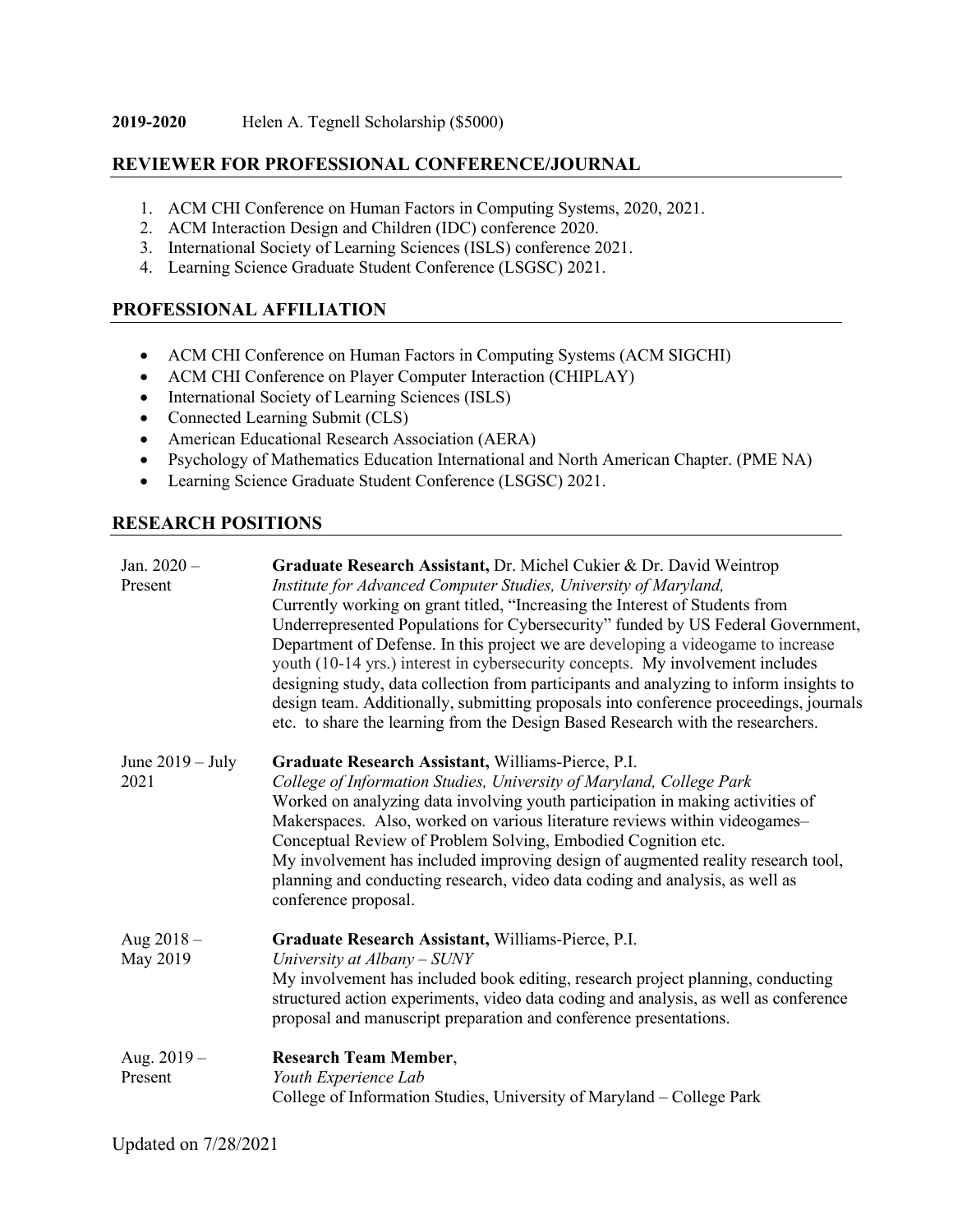| April, 2017-<br>June, 2018 | <b>Curriculum Developer and Instructional Designer</b><br>Robotics Wizards,<br>New Delhi, India<br>My involvement included developing STEM based curriculum and textbooks for<br>elementary graders; doing focused research on evaluating the effectiveness of various<br>educational kits like Lego Education, K'nex Education etc; developing content and<br>training manuals for teachers to assist them in classroom pedagogy; conducting<br>teacher's training. |
|----------------------------|----------------------------------------------------------------------------------------------------------------------------------------------------------------------------------------------------------------------------------------------------------------------------------------------------------------------------------------------------------------------------------------------------------------------------------------------------------------------|
| June-July 2016             | <b>Visiting Researcher</b><br>Homi Bhabha Centre for Science Education,<br>TIFR Mumbai, India<br>My involvement included developing Mathematics Laboratory Manual and conducting<br>workshop for Secondary Mathematics teachers on the use of different resources for<br>teaching mathematics.                                                                                                                                                                       |
| Nov.-Dec., 2015            | <b>Visiting Scholar</b><br>DIGANTAR, An Alternative School<br>Rajasthan, India<br>My involvement included preparing an analytical report based on classroom<br>observations, attending Teacher's Meeting, Parent's Teacher Meeting, interacting with<br>students, teachers and parents, doing community visits.                                                                                                                                                      |

### **PEER-REVIEWED PROCEEDINGS AND PUBLICATIONS**

- [13] **Shokeen, E**., Katirci, N., Simpson, A., & Williams-Pierce, C (in preparation). *Embodied Mathematical Play: Communication and Collaboration within a making robotic activity.* To be submitted in the 2022 CHI Conference on Human Factors in Computing Systems.
- [12] **Shokeen, E**., Katirci, N., & Williams-Pierce, C. (in preparation). *The Problem with 'Problem Solving' in 'Video Games': A Systematic Review.* To be submitted to AERA *Review of Educational Research.*
- [11] **Shokeen, E**., (in preparation). *Youth Approaches to solving puzzles in Videogame.* To be submitted in the 2022 CHI proceeding on Human Factors in Computing Systems.
- [10] **Shokeen E.**, Pellicone A., Moon P. F., Weintrop D., Ketelhut D. J., Williams-Pierce, C., Plane J. D., & Cukier M. (in preparation). *Tough Times makes Player Learn: How Perplexing Experiences Shape Player's knowledge and Identity.* To be submitted in the 2022 CHI Conference on Human Factors in Computing Systems.
- [9] Dixon E., Wood R., Elsayed-Ali S., **Shokeen E.,** Lazar A., & Lazar J. (in preparation) *Evaluating the*  Potential of Auto-Personalization for People with Mild to Moderate Dementia. To be submitted to the the 2022 CHI proceeding on Human Factors in Computing Systems.
- [8] **Shokeen, E.,** Simpson, A., Katirci, N., & Williams-Pierce, C (Accepted) *Use of Zig-zag to Represent Mathematical Thinking about Angle.* In the 43<sup>rd</sup> annual proceeding of the North American Chapter of the International Group for the Psychology of Mathematics Education (PME-NA).
- [7] Williams-Pierce, C, Katirci, N., Simpson, A., **Shokeen, E.**, & Bih J. (2021, Oct.) *Revealing Mathematical Activity in Informal Learning Spaces.* In the 43<sup>rd</sup> annual proceeding of the North American Chapter of the International Group for the Psychology of Mathematics Education (PME-NA).

Updated on 7/28/2021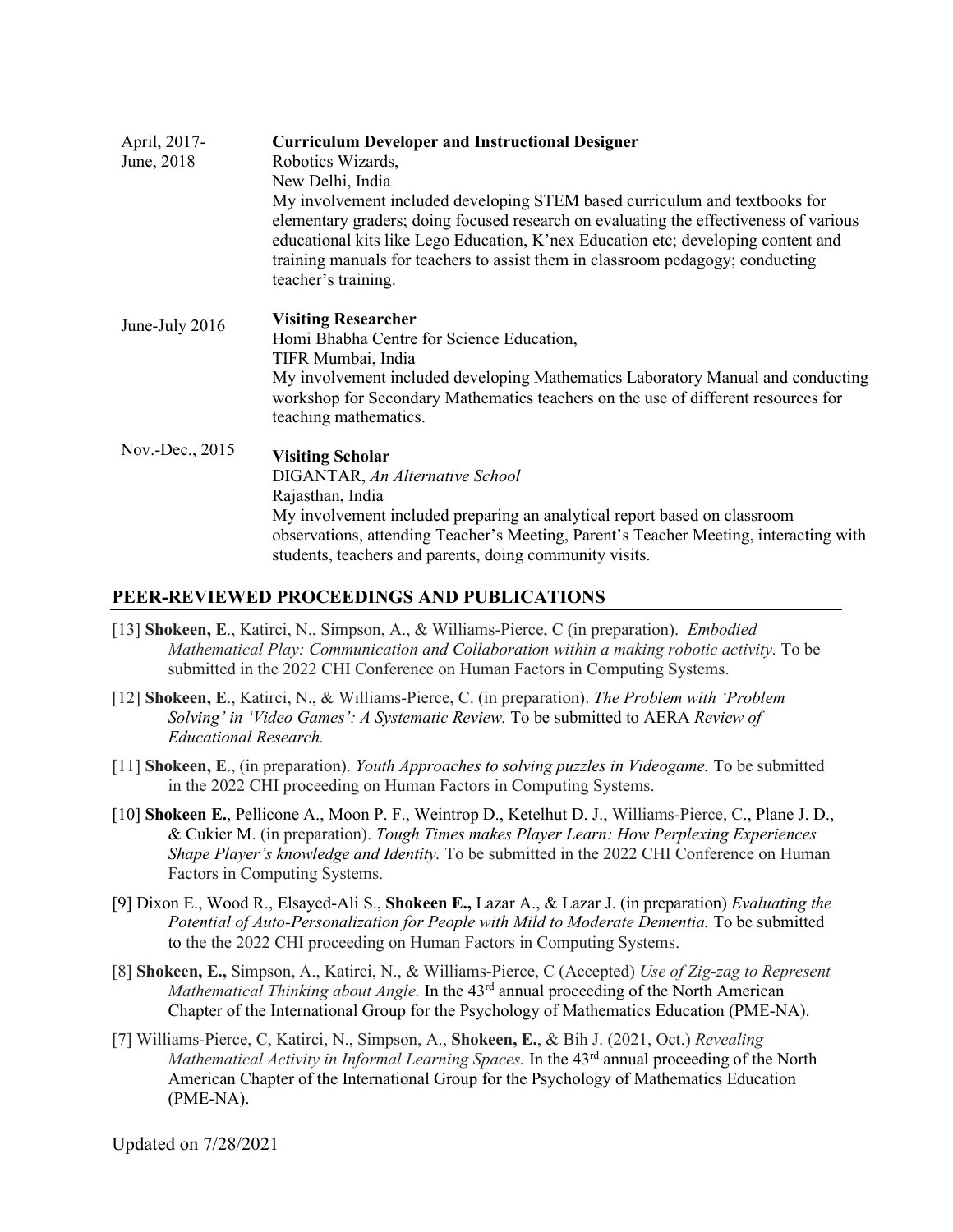- [6] **Shokeen E.**, Pellicone A., Weintrop D., Ketelhut D. J., Williams-Pierce, C., Plane J. D., & Cukier M. (2021, June). *An Iterative Design Cycle: Using Productive and Unproductive Frustration to Guide Re-Design.* In Proceedings of the 2021 International Conference of the Learning Sciences (ICLS).
- [5] Simpson, A.**,** Katirci, N., **Shokeen, E**., Bih J., & Williams-Pierce, C. (2021, June) *Representation Fluency of Angle during an Educational Robotics Task*. In Proceedings of the 2021 International Conference of the Learning Sciences (ICLS).
- [4] Wood R., Dixon E., Elsayed-Ali S., **Shokeen E.,** Lazar A., & Lazar J. (Accepted) *Investigating Best Practices for Remote Summative Usability Testing with People with Mild to Moderate Dementia.* ACM Transactions on Accessible Computing Journal (TACCESS).
- [3] **Shokeen, E**., Katirci, N., Bih J., Simpson, A., & Williams-Pierce, C. (2020, Nov). *Unpacking Mathematical Play within Makerspaces using Embodied Cognition.* Accepted to the Proceedings of the 2020 CHIPLAY Annual Symposium on Computer-Human Interaction in Play. <https://dl.acm.org/doi/10.1145/3383668.3419909>
- [2] **Shokeen E.**, Pellicone A., Weintrop D., Ketelhut D. J., Williams-Pierce, C., Plane J. D., & Cukier M. (2020, Nov). *Designing Failure and Feedback within Puzzles.* Accepted to the Proceedings of the 2020 CHIPLAY Annual Symposium on Computer-Human Interaction in Play. <https://dl.acm.org/doi/10.1145/3383668.3419901>
- [1] Kang, S., **Shokeen, E.**, Byrne, V. L., Norooz, L., Bonsignore, E., Williams-Pierce, C., & Froehlich, J. E. (2020, April). ARMath: Augmenting Everyday Life with Math Learning. In Proceedings of the 2020 CHI Conference on Human Factors in Computing Systems (pp. 1-15). <https://dl.acm.org/doi/10.1145/3313831.3376252>

### **PEER-REVIEWED CONFERENCE PRESENTATIONS**

- [24] **Shokeen, E**., Katirci, N., Simpson, A., & Williams-Pierce, C (in preparation). *Embodied Mathematical Play: Communication and Collaboration within a making robotic activity.* To be submitted in the 2022 CHI Conference on Human Factors in Computing Systems.
- [23] **Shokeen E.**, Pellicone A., Moon P. F., Weintrop D., Ketelhut D. J., Williams-Pierce, C., Plane J. D., & Cukier M. (in preparation). *Tough Times makes Player Learn: How Perplexing Experiences Shape Player's knowledge and Identity.* To be submitted in the 2022 CHI Conference on Human Factors in Computing Systems.
- [22] **Shokeen E.**, Pellicone A., Weintrop D., Ketelhut D. J., Williams-Pierce, C., Plane J. D., & Cukier M. (in preparation). *Youth Approaches to solving puzzles in Videogame*. To be submitted in the 2022 CHI Conference on Human Factors in Computing Systems.
- [21] **Shokeen, E.**, & Katirci, N. (in submission). *Unpacking embodied learning within a making robotic activity.* Submitted to the 2021 Learning Sciences Graduate Student Conference.
- [20] **Shokeen, E.**, & Moon, P. F. (in submission). *Unpacking players' experiences within Serious Video Games.* Submitted to the 2021 Learning Sciences Graduate Student Conference.
- [19] **Shokeen, E**., Williams-Pierce, C & Katirci, N. (in submission). *Reflective Thinking: A learning process within gameplay*. Submitted to the 2022 American Educational Research Association Annual Meeting and Exhibition.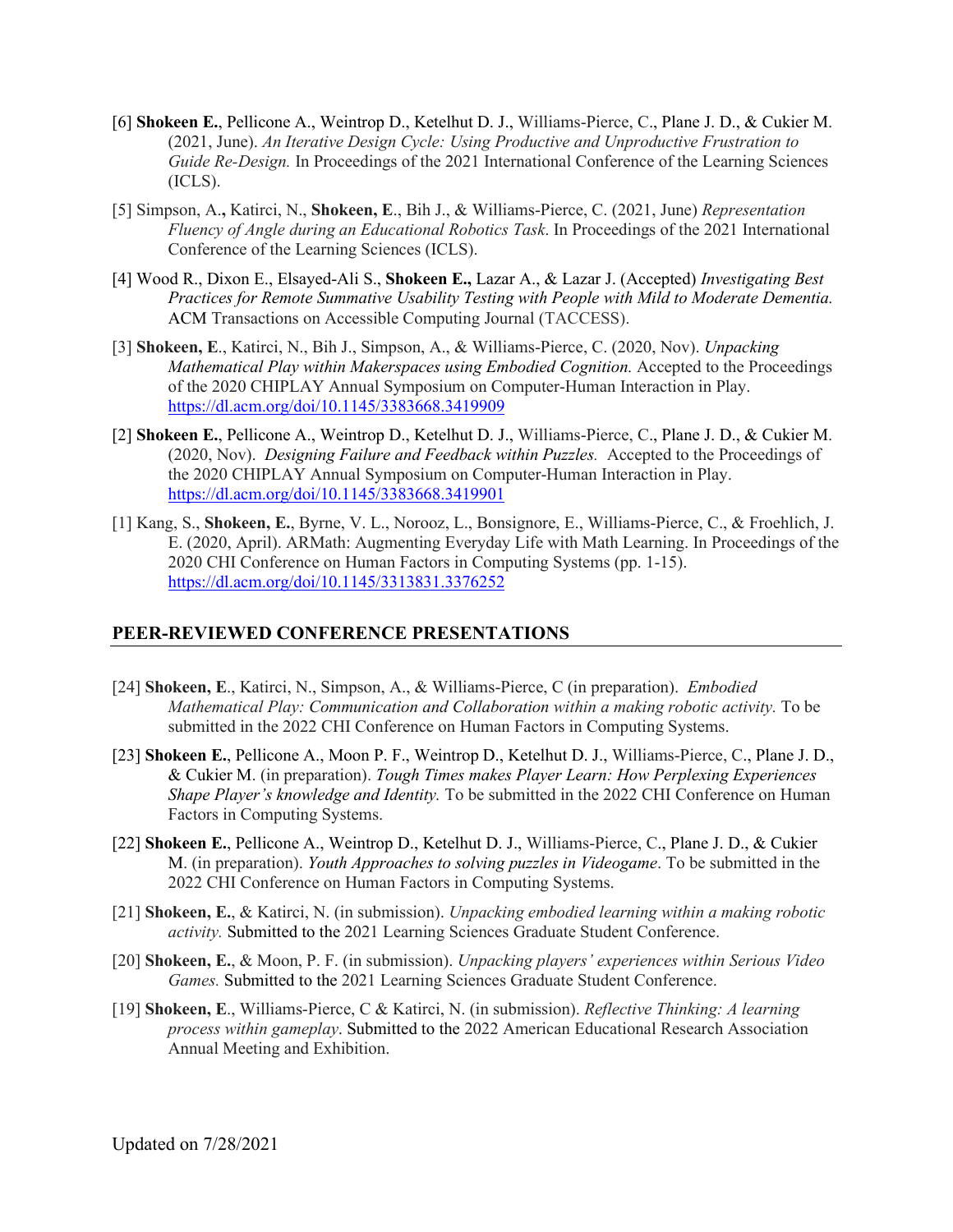- [18] **Shokeen, E**., Katirci, N., Simpson, A., & Williams-Pierce, C (in submission). *Embodied Communication and Collaboration within Making Activities*. Submitted to the 2022 American Educational Research Association Annual Meeting and Exhibition.
- [17] Katirci, N., **Shokeen, E.,** & Williams-Pierce, C. (in submission). *From Here to There!: Game-Based Learning*. Submitted to the 2022 American Educational Research Association Annual Meeting and Exhibition.
- [16] Katirci, N., **Shokeen, E**., Simpson, A., & Williams-Pierce, C. (in submission). *Attending to the missing role of gestures in Representational Fluency.* Submitted to the 2022 American Educational Research Association Annual Meeting and Exhibition.
- [15] Pellicone A., **Shokeen E.**, Moon P. F., Weintrop D., Ketelhut D. J., Williams-Pierce, C., Plane J. D., & Cukier M. (in submission). *"It just felt more like a pyramid…" Fantasy and Content in Gamebased Learning Puzzle Design.* Submitted to the 2022 American Educational Research Association Annual Meeting and Exhibition.
- [14] Pellicone A., **Shokeen E.**, Moon P. F., Weintrop D., Ketelhut D. J., Williams-Pierce, C., Plane J. D., & Cukier M. (in submission). *Designing for Fantasy and Content in Game-based Learning.* Presented in the 2021 CHIPLAY Annual Symposium on Computer-Human Interaction in Play.
- [13] **Shokeen, E.,** Simpson, A., Katirci, N., & Williams-Pierce, C (2021, October). *Use of Zig-zag to Represent Mathematical Thinking about Angle.* To be presented at the 43<sup>rd</sup> annual meeting of the North American Chapter of the International Group for the Psychology of Mathematics Education.
- [12] Williams-Pierce, C, Katirci, N., Simpson, A., **Shokeen, E.**, & Bih J. (2021, Oct.) *Revealing Mathematical Activity in Informal Learning Spaces.* In the 43<sup>rd</sup> annual proceeding of the North American Chapter of the International Group for the Psychology of Mathematics Education (PME-NA).
- [11] Wood R., Dixon E., Elsayed-Ali S., **Shokeen E.,** Lazar A., & Lazar J. (2021, October) *Investigating Best Practices for Remote Summative Usability Testing with People with Mild to Moderate Dementia.* To be presented at the 23rd International ACM SIGACCESS Conference on Computers and Accessibility (ASSETS).
- [10] Katirci, N., **Shokeen, E.,** Simpson, A., & Williams-Pierce, C. (2021, April). *Making with math: Extending a mathematical play framework to informal makerspaces.* Submitted to the American Educational Research Association Annual Meeting and Exhibition. [https://aera21](https://aera21-aera.ipostersessions.com/default.aspx?s=9F-63-14-D6-D5-77-20-39-F1-67-E8-FD-C9-9C-B8-97) [aera.ipostersessions.com/default.aspx?s=9F-63-14-D6-D5-77-20-39-F1-67-E8-FD-C9-9C-B8-97](https://aera21-aera.ipostersessions.com/default.aspx?s=9F-63-14-D6-D5-77-20-39-F1-67-E8-FD-C9-9C-B8-97)
- [9] **Shokeen, E**., Katirci, N., Bih J., Simpson, A., & Williams-Pierce, C. (2020, Nov). *Unpacking Mathematical Play within Makerspaces using Embodied Cognition.* Presented in the 2020 CHIPLAY Annual Symposium on Computer-Human Interaction in Play. [https://www.youtube.com/watch?v=itj\\_cu61rtk](https://www.youtube.com/watch?v=itj_cu61rtk)
- [8] **Shokeen E.**, Pellicone A., Weintrop D., Ketelhut D. J., Williams-Pierce, C., Plane J. D., & Cukier M. (2020, Nov). *Designing Failure and Feedback within Puzzles.* Presented in the 2020 CHIPLAY Annual Symposium on Computer-Human Interaction in Play. <https://www.youtube.com/watch?v=CYUzp3KFpUQ&t=2s>
- [7] Katirci, N., Chen, L., **Shokeen, E.**, Yasenchak, T., Tian, Y, & Williams-Pierce, C. (2020). *Bridging between mathematical play and formal mathematics.* Accepted to the 14<sup>th</sup> International Congress of Mathematics Education. Shanghai, China. (Conference Canceled due to COVID-19).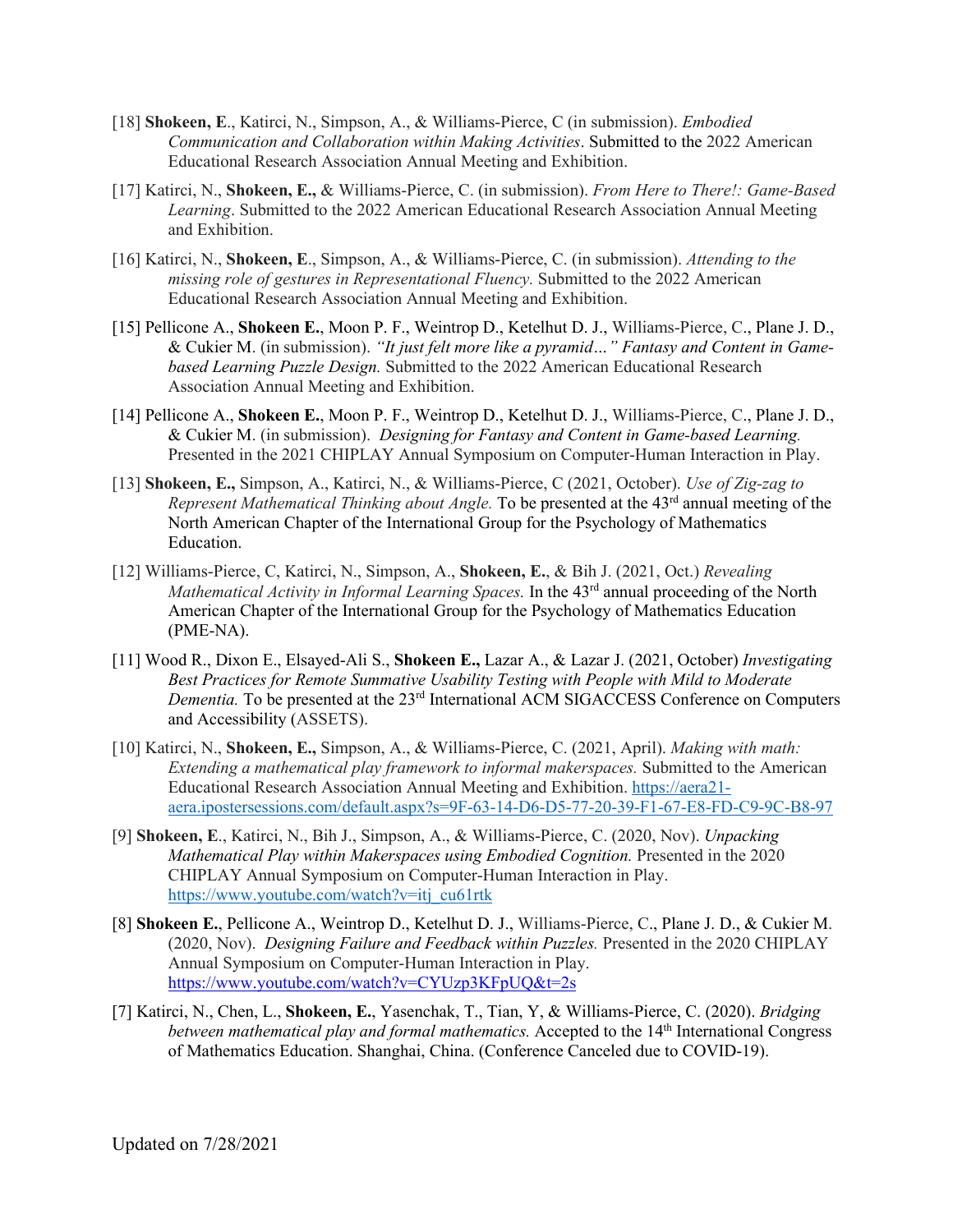- [6] Kang, S., **Shokeen, E.**, Byrne, V. L., Norooz, L., Bonsignore, E., Williams-Pierce, C., & Froehlich, J. E. (2020, April). ARMath: Augmenting Everyday Life with Math Learning. In *the 2020 CHI Conference on Human Factors in Computing Systems* (pp. 1-15).
- [5] Walkoe, J., Williams-Pierce, C., **Shokeen, E.**, & Walton, M. (2020, April 17-22). *Teacher noticing professional development: Re-embodying the dis-embodied*. Accepted to the American Educational Research Association Annual Meeting and Exhibition. San Francisco, CA. <http://tinyurl.com/tfwfwbg> (Conference Canceled due to COVID-19).
- [4] Katirci, N., **Shokeen, E.**, & Williams-Pierce, C. (2020, April 17-21). *Exploring touch and communicative gestures' role in mathematical thinking.* Accepted to the American Educational Research Association Annual Meeting and Exhibition. San Francisco, CA. [https://aera20](https://aera20-aera.ipostersessions.com/default.aspx?s=47-48-1C-C5-81-AB-17-E6-79-D0-94-0E-C7-AE-65-9B) [aera.ipostersessions.com/default.aspx?s=47-48-1C-C5-81-AB-17-E6-79-D0-94-0E-C7-AE-65-](https://aera20-aera.ipostersessions.com/default.aspx?s=47-48-1C-C5-81-AB-17-E6-79-D0-94-0E-C7-AE-65-9B) [9B.](https://aera20-aera.ipostersessions.com/default.aspx?s=47-48-1C-C5-81-AB-17-E6-79-D0-94-0E-C7-AE-65-9B) (Conference Canceled due to COVID-19).
- [3] Williams-Pierce, C., Katirci, N., Chen, L., **Shokeen, E.**, Yasenchak, T., & Tian, Y. (2019, September). *Bridging from mathematical play to formal mathematics*. Presented at 4<sup>th</sup> International Symposium of Turkish Computer and Mathematics Education. İzmir, Cesme, Turkey.
- [2] **Shokeen E.** & Williams-Pierce, C. (2019, May). *Using Embodied Cognition to Unpack Video Gamebased Discussions.* Poster presented at Synthesis and Design Workshop: The Future of Embodied Design for Mathematical Imagination and Cognition. Madison, WI: University of Wisconsin – Madison.
- [1] **Shokeen E.** (2017, November). *STEM Education in India* Paper presented at the 8<sup>th</sup> Annual International Conference 2017 of the Comparative Education Society of India. University of Jammu, Jammu & Kashmir, India.

#### **Edited Book**

Tian, Y., Rivera, S., Wood, J., Persson, P., Richardson, Z., Steele, K., Furcinito, E., Doe, L.W., Reddick, P., Hafner, C., Delk, A., Marquardt, H., Slocum, E., Jones, F., Babcock, S., Addico, N., O'Donnell, K., **Shokeen, E.**, & Williams-Pierce, C. (Eds.) (2018). *Learning by playing: Gamebased lessons for the classroom.* Available online on a variety of platforms, including Amazon Inspire

[\(https://tinyurl.com/ycvhx7yn\)](https://tinyurl.com/ycvhx7yn).

#### **MINOR PUBLICATIONS AND MEDIA**

Resources for Hands-Off Learning at Home (May 20, 2020). Published in Sparks of Innovation: Stories from the HCI. Author with Caro Williams-Pierce and Nihal Katirci.

<https://medium.com/hcil-at-umd/resources-for-hands-off-learning-at-home-6199e1c3fc9>

#### **TEACHING EXPIRENCE**

| INST 408V/INST | <b>Videogames as Emergent Experiences</b>                            |
|----------------|----------------------------------------------------------------------|
| 608K           | College of Information Studies, University of Maryland, College Park |
| Spring 2021    | <b>Co-</b> instructor with <i>Dr. Caro Williams-Pierce</i>           |
|                |                                                                      |

A blended online class, half synchronous, and half asynchronous, with a gamified Read-Watch-Play (RWP) model, with assigned readings, videos, and games each week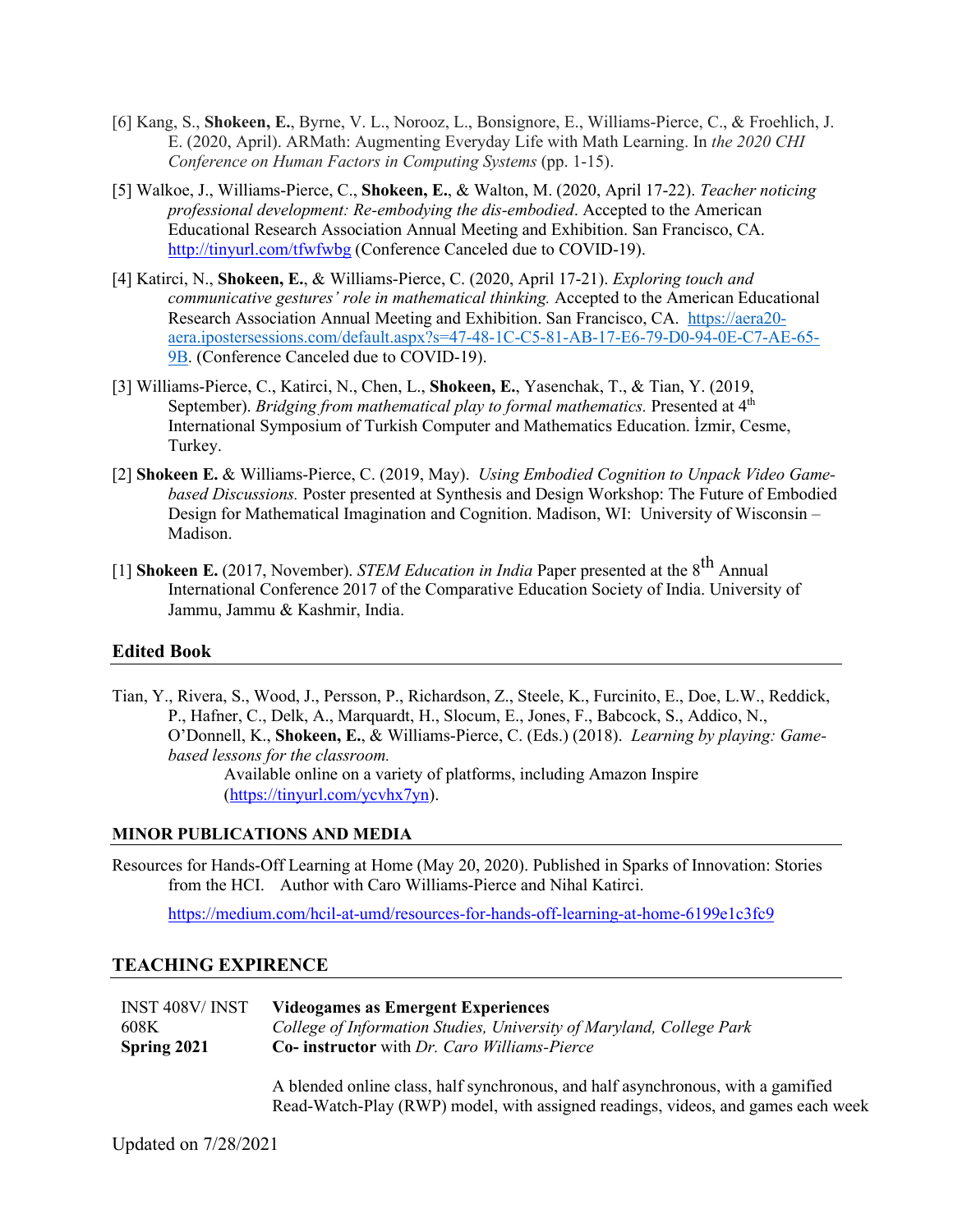|                                   | for advanced undergraduates, master's students, and doctoral students interested in<br>games, UX, or digital media of any kind. My role included leading lectures on<br>multiple topics including – Game Design Models, Educational Games, Gaming<br>Communities, eSports, Puzzle Solving, Problem Solving, Learning. Additionally,<br>taking the lead to designing activities and selecting relevant content based on the<br>diverse student's interest in the class. Having office hours for student to assist their<br>additional needs and queries.                                                                                                                                                  |
|-----------------------------------|----------------------------------------------------------------------------------------------------------------------------------------------------------------------------------------------------------------------------------------------------------------------------------------------------------------------------------------------------------------------------------------------------------------------------------------------------------------------------------------------------------------------------------------------------------------------------------------------------------------------------------------------------------------------------------------------------------|
| INST 362-0102<br><b>Fall 2020</b> | <b>User-centered Design</b><br>College of Information Studies, University of Maryland, College Park<br>Teaching Assistant for Dr. Caro Williams-Pierce<br>A synchronous online class for 60 undergraduate students interested in User<br>Experience (UX) Research. It was designed iteratively as Fall2020 was challenging<br>times due to COVID19 which led to lots of issues such as lack of internet connection<br>or digital literacy (e.g. Miro, portfolium) for few students. This made working in group<br>projects different for students. With some additional support during office hours all<br>students were satisfied with their performances and achievement in collaborative<br>projects. |
| April, 2017-<br>June, 2018        | <b>Curriculum Developer and Instructional Designer</b><br>Robotics Wizards,<br>New Delhi, India<br>My involvement included developing STEM based curriculum and textbooks for<br>elementary graders; doing focused research on evaluating the effectiveness of various<br>educational kits like Lego Education, K'nex Education etc; developing content and<br>training manuals for teachers to assist them in classroom pedagogy; conducting<br>teacher's training.                                                                                                                                                                                                                                     |
| April-May, 2016                   | <b>Visiting Teacher</b><br>Kulachi Hansraj Model School,<br>New Delhi, India<br>My involvement included designing and executing lesson plans using art and<br>technology for teaching mathematics to grade 7 students.                                                                                                                                                                                                                                                                                                                                                                                                                                                                                   |
| Nov.-Dec., 2015                   | <b>Visiting Content and Instructional Designer</b><br><b>Pratham Education Foundation</b><br>New Delhi, India<br>My involvement included developing content for teacher's training, student's<br>magazine and analyzing the execution of a Research and Development Project in two<br>states-Rajasthan and Uttar Pradesh of India.                                                                                                                                                                                                                                                                                                                                                                       |
| Aug. 2014-Feb.<br>2015            | <b>Visiting Teacher</b><br>N.P. Co-Ed. Secondary School,<br>Delhi, India<br>My involvement included creating teaching resources, teaching students of grade 4 and<br>6 and conducting action research including three projects titled – How to control<br>Growing Aggression among students; Competition versus collaboration; and an<br>analysis of Emergent Writing Process.                                                                                                                                                                                                                                                                                                                           |